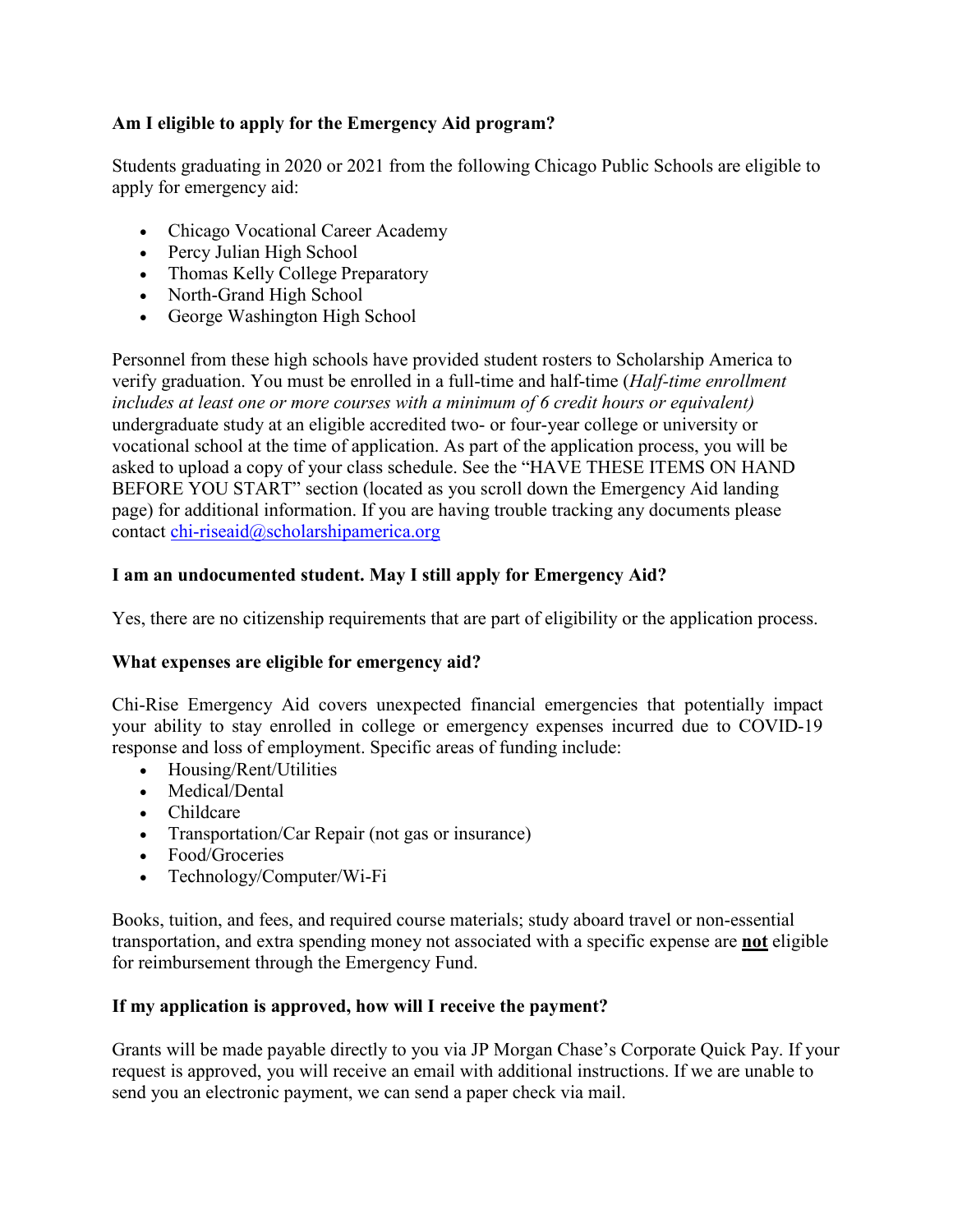# **What do I do if I am not sure if I am eligible for emergency aid?**

For more information about emergency grants, including application statuses, contact us:

## Email: [chi-riseaid@scholarshipamerica.org](mailto:chi-riseaid@scholarshipamerica.org)

## **What do I need to do to apply?**

Review the eligible expenses above. If you have one or more financial emergencies included in the list, gather the information included under "HAVE THESE ITEMS ON HAND BEFORE YOU START" before you begin the application. This will help ensure your application is reviewed and processed quickly. Once you have gathered all the documents or information needed to show your estimated need, click on the orange/red "Apply Now" button below.

### **I graduated from high school in June 2021 and just started college. What should I enter for the question about my current grade level?**

Please enter 1st year undergraduate/Freshman.

#### **What is the grant maximum?**

The maximum grant funding per year per student is \$1,500. Requests for food and groceries up to \$500 can be approved.

If you find yourself having multiple and recurring emergency aid needs, we encourage you to contact the student services team at your college or university.

# **Additionally, we have partnered with the [Crisis Text Line](https://www.crisistextline.org/) (Text HOME to 741741) should you find yourself in a crisis situation right now.**

You may also contact [FindHelp.org](https://www.auntbertha.com/) for free and reduced cost social services, food pantries, tax services and temporary shelter.

#### **How soon can I receive the grant?**

Decisions for all applications are made within one business day. Approved requests will be paid within three business days. Note: Processing times may take longer during surges and in cases where we are missing documentation, payment info, or electronic payment is not available.

#### **What is the deadline to submit my emergency aid request?**

Emergency aid funds will be available throughout the academic year. Deadline for emergency aid support for fall semester 2021 is December 16, 2021. Emergency aid applications will reopen for spring 2022 in January.

Note that funds are available on a first-come, first served basis.